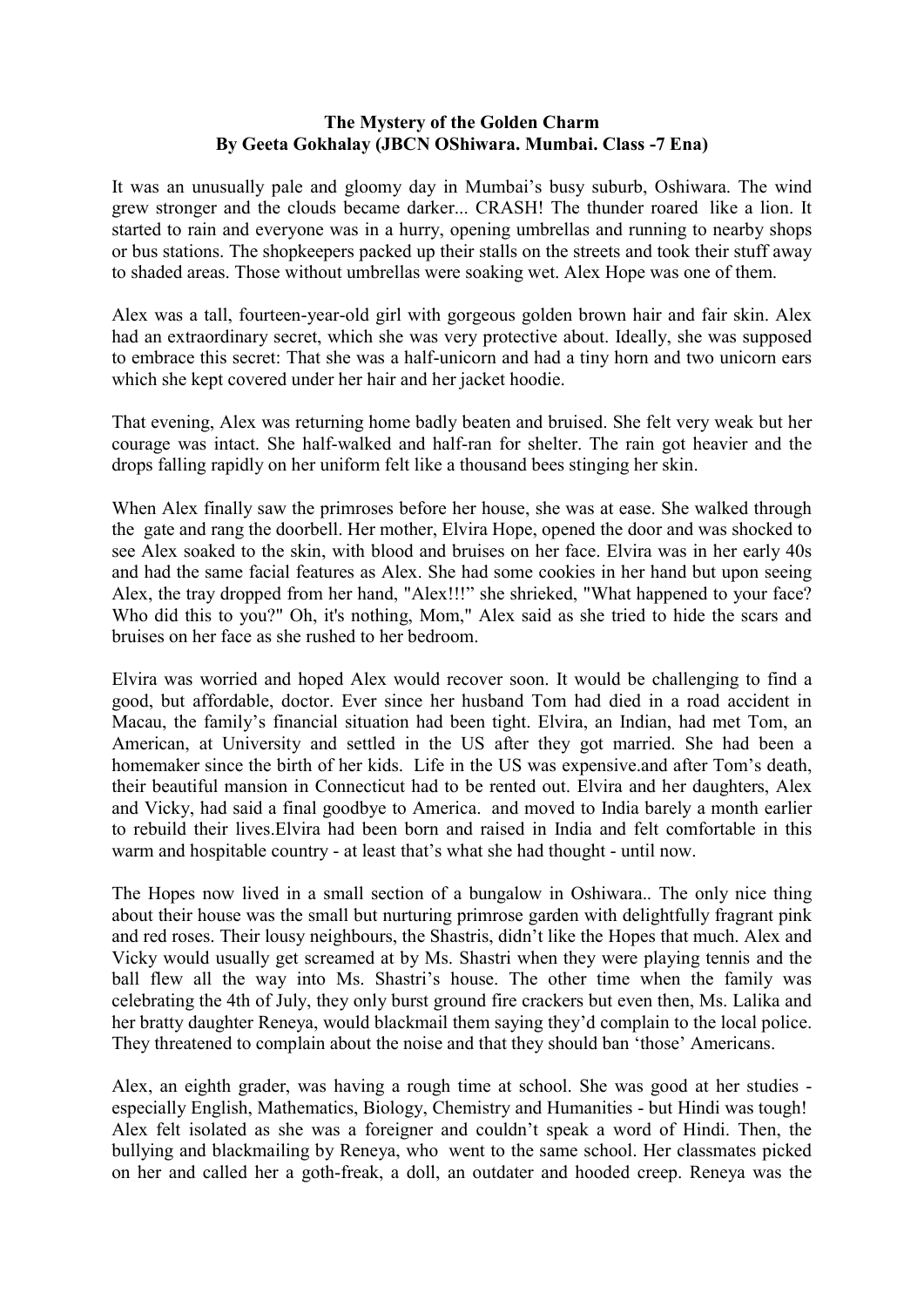leader of the gang - smart and spiteful, Nivi a quick brained girl in class, great at sports but full of negativity for Alex and finally, there was Siddhi, a spoilt rich girl, with a sharp-tongue.

Alex's sister Vicky, was her only friend. Vicky loved and cared for Alex a lot. Vicky had brown hair tied into two pigtails even for a 10th grader but Alex never minded - neither did Vicky herself. But the problem was that they could never meet since Alex was in Grade 8 and Vicky was in Grade 10. Sadly, Vicky was never there to stand up for the meek and timid Alex. Vicky just had too many studies and had to stay back longer in school for extra classes..

The day after she was beaten up, Alex went to school, thinking everything would be fine - but more trouble awaited her. She saw three scowling faces: Nivi, Reneya and Siddhi. "Look at Alex, the depressed soul!" called out Reneya. "I know! She calls herself an Indian-American but can't even speak a single word of Hindi!" Nivi scorned. "And why does she even wear a hood to school? It looks so awful on her!" Siddhi ranted. Alex didn't say a word.

After school ended, Alex saw Reneya, Siddhi and Nivi walking towards her in the most suspicious manner ever. "Hey Alex, we wanted to tell you this. Just leave this country since your stupid American family is taking over the whole place!'' the trio said. Nivi snatched Alex's bag off her back and gave it to Reneya while Nivi held Alex's hands tightly so she couldn't get her belongings. "Let's see. Your A+ in Mathematics and English test... How stupid!" Reneya giggled. She crumpled the paper and threw it on the floor. "What else? Aha! A letter from your father in your drawing book!" Reneya said. She took the book and slammed it on the floor. "Aaand… A CHARM FROM YOUR DUMB SISTER VICKY!" Reneya screamed and laughed in a maniacal way. She threw the charm on the floor and then they all started kicking Alex and pulled off her hood.

Everyone saw Alex's long hair and a little pink horn sprouting out of her forehead along with two unicorn ears. The others started laughing and then Reneya finished it off by punching her straight. After the drama was over, Alex got up and picked up the last letter from her father, while he was in the hospital during his last days following the accident.

## Dear Alex,

I just want you to know that you'll always be my special girl. I loved your grades in maths, the stories you wrote and the paintings you painted. I wish I could be here longer to see you grow up but the time has come for me to say goodbye. But remember, I'll always watch over you and you'll be an amazing woman when you grow up. I hope to see you bold and happy.

#### Love, Daddy (Tom Hope)

Alex cried hard, wishing her father was alive to see how amazing she was. "Oh dad, I wish you were here. I don't have any friends other than mom and Vicky. It would have been so much better with you!" Alex said, crying desperately, wanting nothing more than just a companion at school.

Alex was very close to her father as he was a unicorn like her and she inherited it from him. After his death, Elvira told Alex to keep this a secret because in the place she lived, everyone hated unicorns and would kidnap one if they saw it roaming about in public.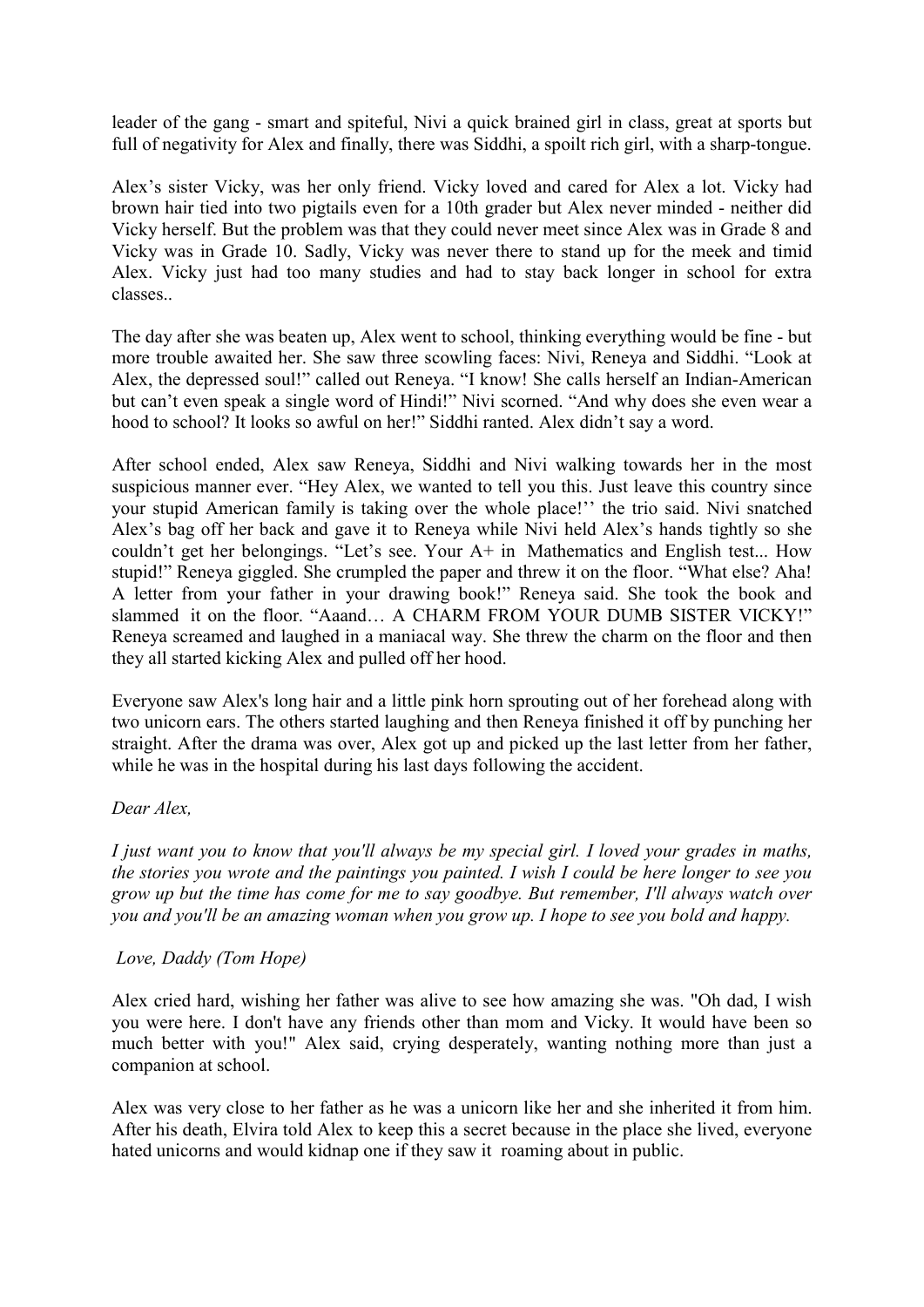When Alex got back from school her mom was worried. "Alex, seriously, what happened? You know I'm your mom and you can tell me anything," Elvira said. "It's nothing, mom. I'm just tired." Alex said trying to hide and cover the truth. "No. It seems like you're not alright! Please tell me the truth." Elvira said, begging to know more.

"Well, you see, mom, I'm friendless! My classmates bully me. They beat me up and threw my things today," Alex started to sob thinking about the fear, frustration and darkness' reign. "Oh, my goodness! Why didn't you tell me sooner ?" Elvira asked. . "I didn't want to worry you, mom. I know things have been hard for you since Daddy died," Alex confessed.

"Oh my goodness! Show me what they did to you, Alex!" said Elvira. Alex showed her mom the crumpled letter, smashed notebook, English and Maths test papers and the golden charm that Vicky had given Alex. "I- I'm so sorry!" Elvira said. "I've been a bad bad mom not paying more attention to you !" Elvira cried. "Oh mom, it's nothing like that. I've been a bad child since I didn't tell the truth," Alex said. The two cried their evening away, flooding their thoughts with tears of sorrow.

The next day at school, Alex was different and even more vicious than ever. She had seen better days and this was the last straw. She didn't wear her hood and had her long flowing hair swaying in the cool wind. Sprouting from her forehead was a purple horn with two pointy ears on the side. She had had enough of having to face the bullies and cry over it.

Alex was walking towards the exit to leave for home and everyone was staring at her. Some even sniggered. Just then, a familiar voice screamed out, "Hey Alex! What are you? Ugly?! Hahahhahah!" It was Reneya. As usual, Nivi and Siddhi were with her. Alex charged towards the three laughing girls and when Reneya was about to punch her, Alex held her hand with great force. She pulled Reneya and threw her down onto the floor. Nivi tried tackling her as she was one of the strongest, but to her surprise, Nivi too got thrown on the floor, breathless. Siddhi was left, but she couldn't defend herself since Alex was already so strong. She pushed Siddhi to the floor too! Alex left in a huff after her work was done.

On the way, it started to rain again. Alex had worn the golden charm and suddenly she realised it flew off her neck. "What's happening?" Alex wondered. She ran after the charm and fell with a thud on the wet and smeary tar. "Great, this is just great! Now my clothes are ruined," Alex said miserably. She then saw a golden luster in the distance. She dashed towards it like a bullet train and saw the golden heart charm in front of her. She touched it and suddenly vanished into the charm. When Alex woke up, she found herself in a room with glowing lanterns, each with a different memory enscripted.

"Hello, Alex. It's me, Elvira. I finally found out what happened after you told me that night. You may not know this but now is the right time to tell you. I am the ruler of Royale High one of the best magic schools in the world. You will no longer be alone. They are giving me the position of School Vice Head there. It's time for you to take the decision in your hands. Do you want to leave this world of humans and stay with me in the Magical Land? Choose wisely." Elvira said. "Mom, I- I don't know what will happen but I will join you. I want to make new friends and the fate of three enemies was my power of strength." Alex said.

"Alex, everyone has a special quality in them. They just have to believe in it," Elvira replied. Alex saw her first painting, her A+s and her soon-to-be-published book. After the great epiphany, Elvira and Alex got out of the charm and walked home together. "Alex,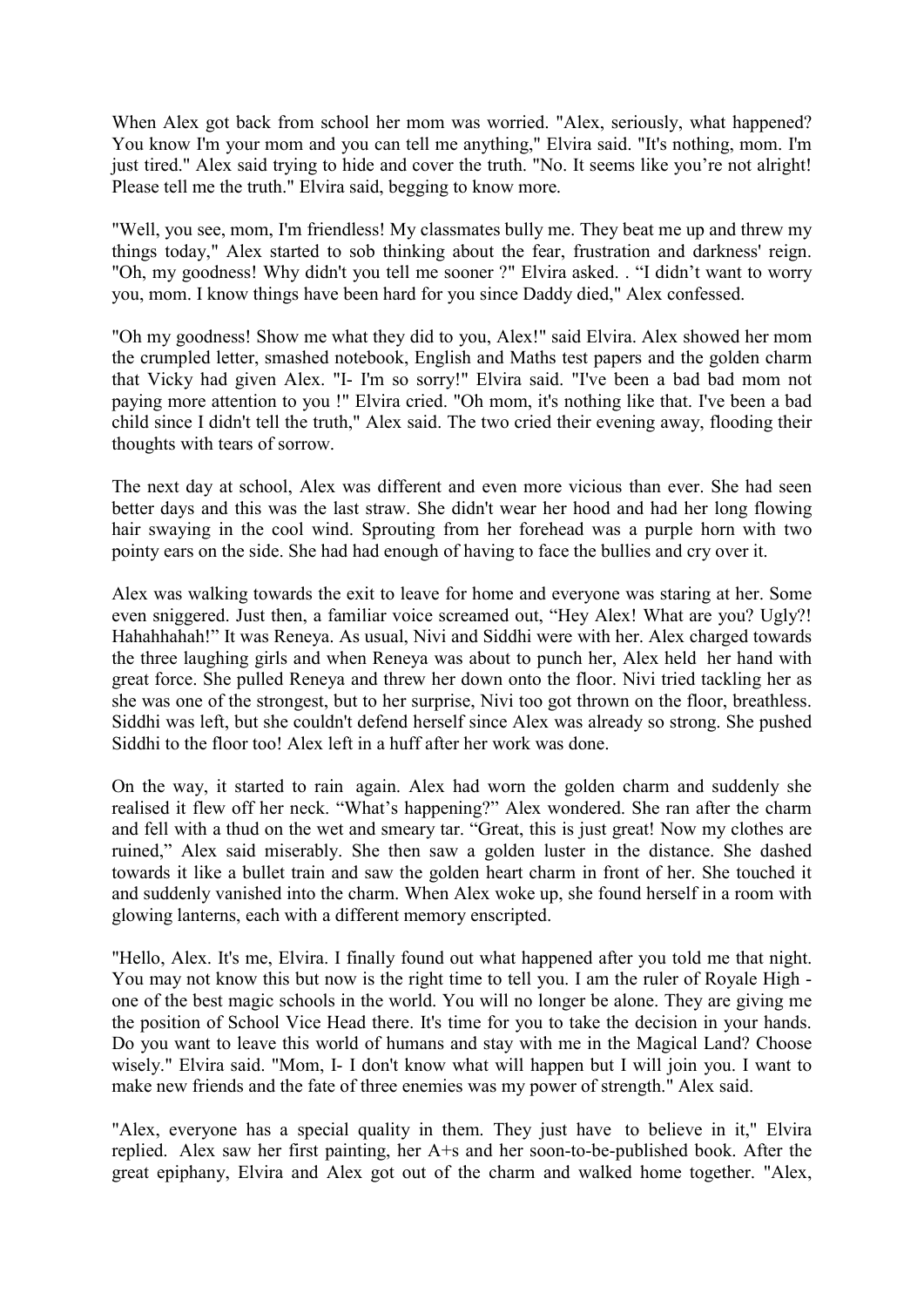listen, you'll always be my special girl. You have seized your power and moment today. Now you just need to control it. I'm taking you there for this reason," Elvira explained. "Yes mom, I understand." Alex nodded in agreement.

The next day, Elvira, Alex and Vicky stepped into the carriage for Royale High. When they reached there, Alex saw a group of girls all looking different and felt scared."Go on, Alex. Now is your chance - and moment to be the best you can be," Elvira said encouragingly and left. Alex went off to meet the girls. She felt shy but managed to introduce herself with a smile. "Hello, I'm Alex. I have the strength of a unicorn which was shown to my enemies." Alex said shyly.

"Oh why hello there, Alex. I'm Dove. I'm an angel and daughter of Debra Rivers. Your unicorn horn looks quite cool." Dove said with a warm smile. Dove had pink hair which was left loose and at the top were two small buns. She wore a long white dress and black shoes. She also had a sparkling golden Halo on top of her head signifying her angelic side.

Another young girl introduced herself, "Hey, I'm Ariel. I'm the mermaid daughter of Iris - The II." Ariel had short strawberry blonde hair with turquoise and mint streaks. She wore a mint sweater dress with blue flip flops. She had small scaled cheeks and finned hands. She could transform into a mermaid when she touched the water. That's why swimming was her favorite class in school. Plus, they were both Americans! It was such a joy to Alex to find someone of her own kind.

"And I'm Janet, daughter of Maurissa the Great," said another young girl. She had pointed fairy ears and wings and wore a maroon tank top and a black skirt. She had shiny jet black hair and glowing orange eyes.

It was such a pleasure to meet the girls. Alex soon discovered that each girl had her own strengths - and weaknesses - which they nurtured with great pride. For instance, Dove could be sharp-tongued and a bit nerdy but she was loyal and respectful to her friends. Her friendly voice was angelic and melodic. She also was very proficient in singing besides academics. Ariel was very good at Biology and loved swimming as she was a mermaid. She could swim beautifully, gliding in the water and doing lovely dives and could do three turns in mid-air and land in the water. She was even good at gymnastics with her lovely aerial flips and backrolls. Alex and she had the same past background from being bullied in their previous country and schools. Janet was very good at studies and also athletics, tennis and lacrosse. She was the fastest runner in class and a swift lacrosse and tennis player. Even though she was a little sort of nerd, she was still a kind and respectful girl.

Alex made a lot of other friends too within the next few days; Aliya was poor at her studies but she was a natural actress with a lovely accent and went to acting class and was the star student there. Ginny was very good at academics and could paint, draw and play the violin very well. Vicky had made friends too: Dove's sister Daniela and Janet's sister Jane.

The girls all discovered the waterfall swimming pool with a bakery on top of it. They learnt how to bake and discovered the enchanted gardens with fresh and delightfully smelling flowers - especially Alex's favourite: primroses! They reminded her of the primrose garden in her small house. The bakery and treats that she learned how to bake, tasted just like her hometown's Santa Princesa Bakery. The swimming pool reminded her of the lake she used to swim in the back of the small rows of houses. The four friends always stayed close,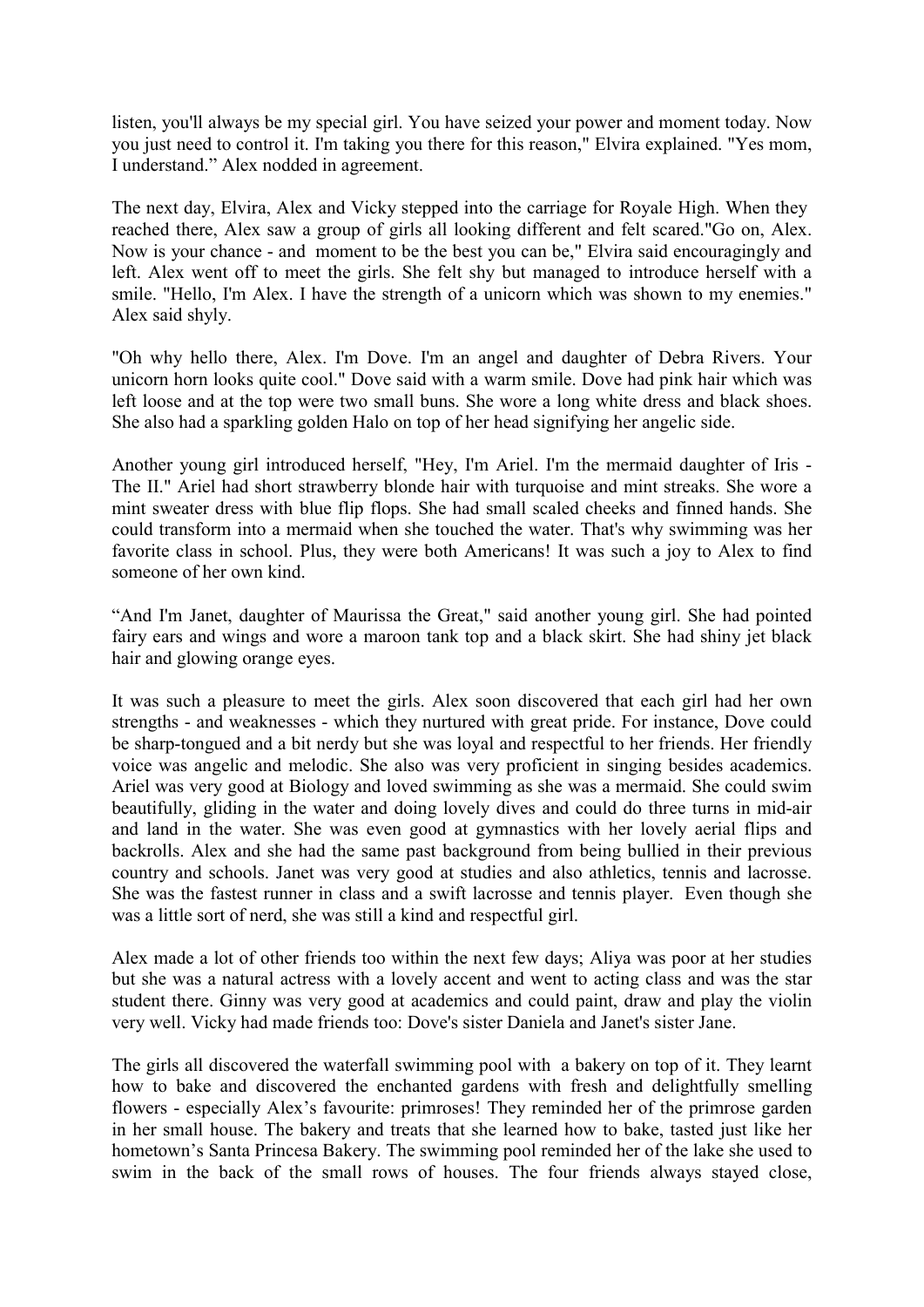especially Dove and Alex. Dove andAlexboth shared the same sense of humor and love for writing, drawing and playing the guitar.

There was only one problem - Alissa! Alissa was a mean and spoiled girl from a rich family, the daughter of a businessman and fashion model. She always wore the latest trends and picked on the other students in class and had her little pack with her own spoiled friends. Their names were Dolly, Rabia and Hilda. They were all from the same background and used to pick on Alex and her gang of friends.

One day, Alex and Dove were chatting and joking around about their boring Physics class when Alissa and her other friends Dolly, Rabia and Hilda walked up to them and said, . "Hey Dove, we need to talk to you. And Alex!! Don't try and poke your little nose or shall I say horn!" hissed Alissa. "Whatever," Alex replied coolly. Dove came back after a while and continued chatting with Alex.

Over the next few days, Alex noticed Dove had a worried expression on her face. At lunch, when the girl gang was sitting in the cafeteria, Alex asked, "Dove why are you so worried? You look unwell. Is everything alright?" Alex asked worrisomely.

"Everything is fine, you nosey unicorn! You are always my tail and annoy me," Dove bellowed. "But you're my friend," Alex said, shocked at Dove's unexpectedly rude behavior. "Now if you'll excuse me, I have to go sit with Alissa and the others," Dove said and walked away. "Fine, I don't need anyone to be with me. I learnt that the hard way!" Alex retorted back.

After class, Alex ran back to her room, visibly upset. "Alex, are you fine ?" Janet asked. "What's going on?" Ariel asked as she walked into the room. "Why does everyone need to know and make it such a big issue?!" Alex sneered.

"Alex, you say you're fine but you're not. Besides, I know why you are sad. Dove betrayed you and she was your best friend," Janet said. "Yes, that's true," Alex agreed. Alex came out from the pillows and sat up. " Alex, Dove may betray you but we don't hate you at all. Just remember you are not alone and you have Janet, Me, Ginny and Aliya." Ariel said in a calm and reassuring voice.

Ariel, Janet and Alex went for a swim. It was summer in Magical Land and the pool looked exceptionally clear and blue today as the bright sun was shining all across Magical Land. Splash ! Splash ! The three girls dived into the pools jumping and getting out of the water and pushing each other back in. After the swim, Janet took Ariel and Alex to the school's official spa. They got all cleaned taking a nice mud bath and then a normal but relaxing shower. Alex forgot to take off her face mask when stepping into the shower and Janet had mud all over her! It was all pleasure and fun.

For the next few weeks, Alex spent most of her time with Janet, Ariel, Aliya and Ginny. They had great fun. One day, Alex returned to her room and found a note on the table.

## Hey Alex,

I just wanted to say I'm very sorry for all I've done and you're the only friend who's really worthy to me and I really mean it. I had to listen to Alissa and the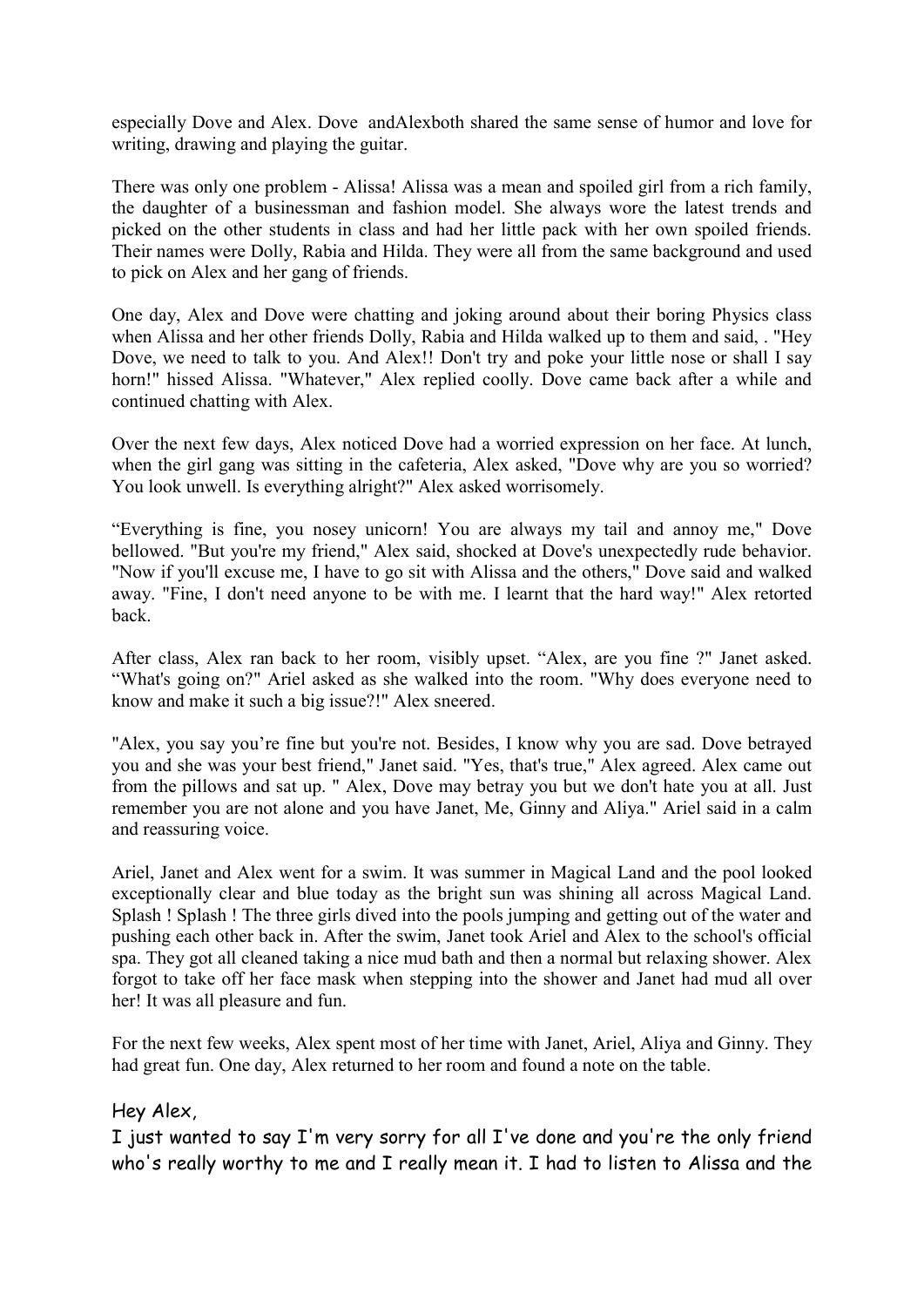other mean girls because they beat up anyone who doesn't listen to them. I didn't want that to happen to me and that was selfish. I'm very sorry indeed and also I really want to be your best friend again. I also want the others to trust me again and I really mean it. I am grateful to have such amazing friends like you. I really am angry with myself for what I did and I really want to be your best friend again. Please give me another chance.

# Yours sincerely,

## Dove<sup>●</sup>□☺□

After reading the note, Alex thought a lot and decided to forgive Dove. She couldn't find Dove anywhere so she decided to write back.

#### Hi Dove,

I got your letter and thought about it. Yes, we can turn over a new leaf and start a new chapter and once again become best friends. I understand what you are going through with the bullies and I've faced similar situations like this too. If they try and speak to you this way again, please come and tell me and don't listen to them as they deserve nothing and we deserve better. I will tell the others that you apologized for what you've done and yes, I promise the others will forgive you. I will persuade them to forgive you and regain faith in you. Do not worry!

Signed, Alex

The next day, when the two girls met each other in class, Dove started sobbing and Alex comforted her. "It's okay, Dove. We'll tell Ms. Greene, the headmistress and she'll deal with the bullies. I've told the others about your regret and apology and they have forgiven you, so do not worry," Alex said warmly. After the emotional reunion Dove, Alex, Ariel, Janet, Aliya and Ginny all went to Ms. Greene's office. Ginny knocked on the door. "Come in!" said a confident and clear voice of Ms. Greene and all the girls entered. "So, what brings you girls here?" Ms. Greene asked inquisitively.

"Alissa, Hilda, Dolly and Rabia have been bullying Alex and Dove and also other students by menacing and beating up others, threatening Dove, and making her turn against Alex," Ariel narrated. "Yes, Dove has been rude to me but it was forced and staged. She realized her mistake and owned up for it soon enough" Alex added.

"Well girls, I'm certainly proud of you all for standing up to bullying and lending a hand. I will have a serious talk with the four girls Rabia, Alissa, Dolly and Hilda. You all are free to leave." Ms. Greene said calmly. The four girls were pulled up by Ms Greene and assigned cleaning punishments for a month. They were made to clean the yards after school for one hour every day. From that day onwards, nobody ever bullied Alex and her friends ever again.